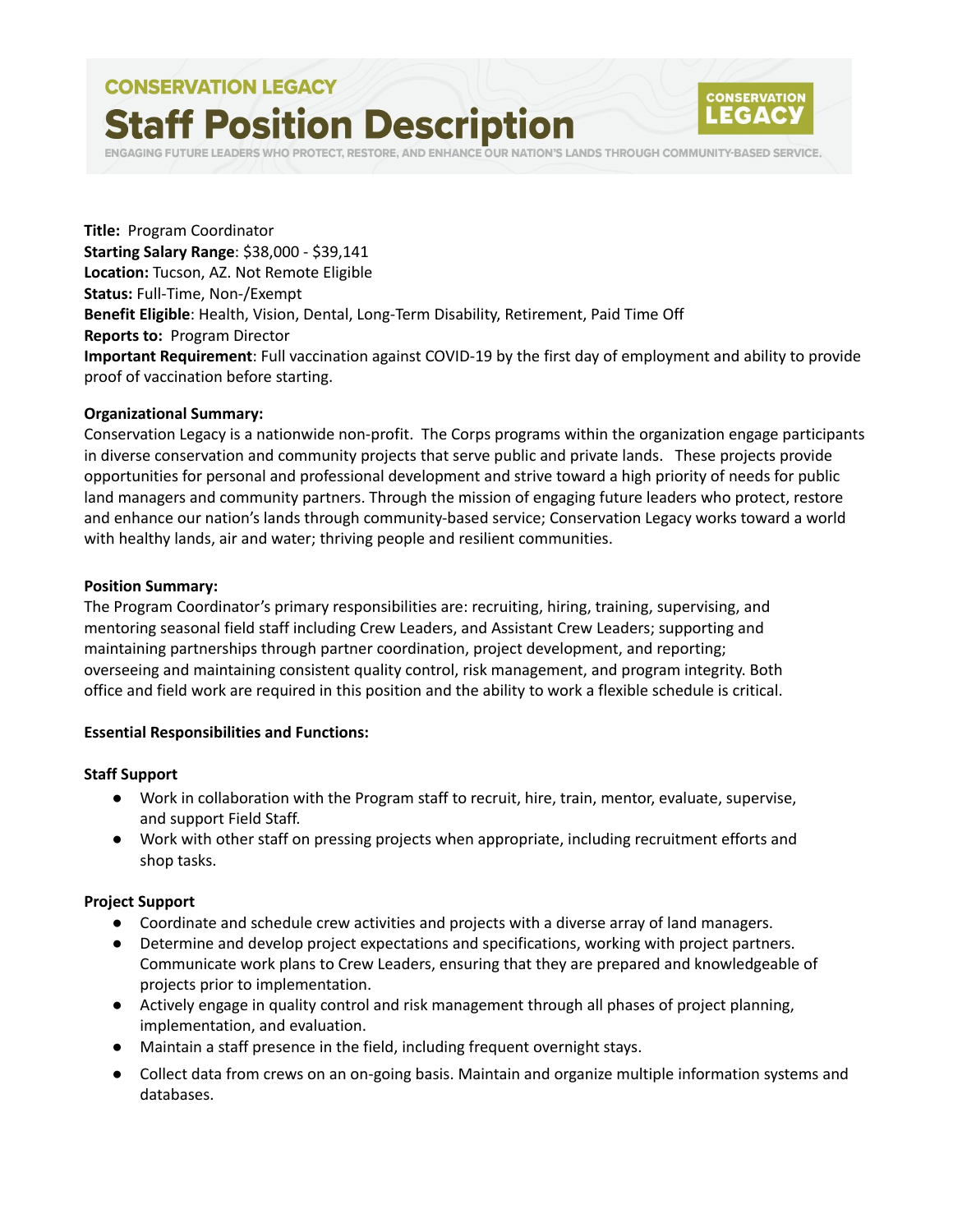## **Staff Position Description**



NATION'S LANDS THROUGH COMMUNITY-BASED SERVICE.

- Produce high quality reports for project and community partners.
- Communicate with and assist the Logistics staff to ensure the shop, fleet, equipment, and other practical crew needs are met.

#### **Other Duties**

- Assist Program staff with a wide variety of in-house trainings such as trainings on leadership, chainsaw operations, trail work, driving, Wilderness First Aid, and Leave No Trace, as well as a weeklong orientation for incoming Corps members. The Program Coordinator may also be involved with other on-the-job trainings such as advanced felling, fence construction and maintenance, rigging, and historic preservation.
- Participate in program promotional activities.
- Establish and maintain local recruitment contacts, schedule outreach events, and assist the Recruitment Team with interviews as appropriate.
- Serve as a responder to AZCC field emergencies, including being "on-call" for afterhours support.
- Assist with other general duties as needed or assigned by supervisor.
- Successfully engages, leads and supports an inclusive work environment for those of underrepresented populations within the organization and the communities we serve.
- Leads and/or participates in organizational-wide teams, projects and initiatives that support the work of the Strategic Plans goals.
- Reports any potential harassment or grievances within the organization as identified in the Personnel Policy Manual.

#### **Organizational Advocacy**

- Successfully engages, leads and supports an inclusive work environment for those of underrepresented populations within the organization and the communities we serve.
- Leads and/or participates in organizational-wide teams, projects and initiatives that support the work of the Strategic Plans goals.
- Reports any potential complaints within the organization as identified in the Personnel Policy Manual.
- Assists or leads other responsibilities, as assigned.

**Other "Hats" You May Wear**: Customer Service, Relationship Development, Marketing, Administrative, Supervision or Mentorship to Others, Facilitator, Trainer, Facilities, Human Resources, Supervisor.

#### **Physical Requirements:**

*Conservation Legacy is committed to the full inclusion of all qualified individuals and will ensure that persons with disabilities are provided reasonable accommodations to perform essential job functions. Some positions may require periodic overnight travel, non-traditional work hours, ability to move across varied terrain, use program-specific tools and a range of technology on an infrequent or frequent basis. Exerting up to 25 pounds of force occasionally to lift, carry, push, pull, or otherwise move objects. Ability to safely drive an organizational vehicle may also be required for some positions. If you need assistance and/or a reasonable accommodation due to a disability during application or recruiting process, please send a request to the hiring manager.*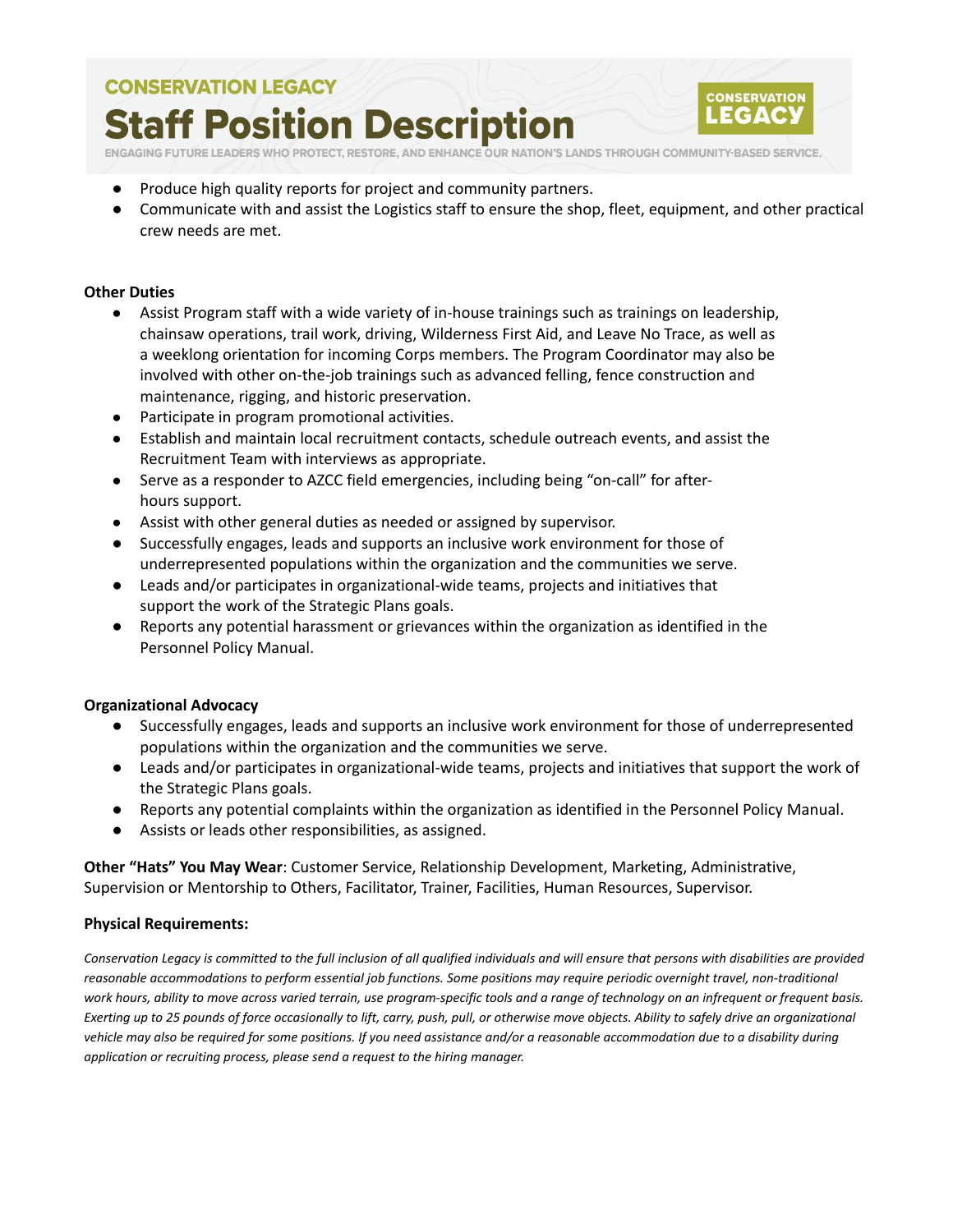# **Staff Position Description**



ENGAGING FUTURE LEADERS WHO PROTECT, RESTORE, AND ENHANCE OUR NATION'S LANDS THROUGH COMMUNITY-BASED SERVICE.

#### **Qualifications:**

- Ability to successfully work in a fluid, changing work environment.
- Ability to operate Microsoft Office programs and applications, or similar platforms.
- Ability to keep others and oneself, in remote locations, accountable to expectations.
- Valid Driver's License and Insurable Driving Record per Personnel Policies.
- Must be able to pass the organization's criminal history check requirements.
- Full vaccination against COVID-19 by the first day of employment and ability to provide proof of vaccination before starting.
- Exhibits the ability to effectively collaborate with diverse teams or with a variety of populations, including those underrepresented at our organization and those of BIPOC communities.
- Experience working for a Conservation Corps or AmeriCorps program.
- Two years experience in conservation or land management field work.
- Demonstrated ability to mentor young adults working in remote outdoors settings performing arduous physical labor.
- Technical competence and experience in dry stone masonry, full bench trail construction, chainsaw operations for riparian restoration and fuel reduction.
- Strong interpersonal skills and the ability to interact with a wide variety of staff, partners, and members

**Other Competencies Desired for this Position's Success**: Manage Complexity, Resourceful, Effectively Communicate, Cultivate Innovation, Drive and/or Influence Results, Plans & Align.

#### To Apply:

1. Send Cover letter and resume to James Pitts at james@conservationlegacy.org

2. Cover Letter Must Include:

Subject line includes "Applicant\_(Your Name)".

Cover Letter must include a response to the following: Provide some examples of your experience effectively working with diverse communities, including those specific to Black, Indigenous, People of Color, and other underrepresented populations, in personal or professional context.

For t

*Conservation Legacy is an equal opportunity employer. We are committed to hiring a breadth of diverse professionals and encourage members of diverse groups to apply. All qualified applicants will receive consideration for employment without regard to race, color, religion, sex, age, national origin, political affiliation, protected veteran status, disability status, sexual orientation, gender identity or expression, marital status, genetic information, or any other characteristic protected by law. We also consider qualified applicants regardless of criminal histories, consistent with legal requirements*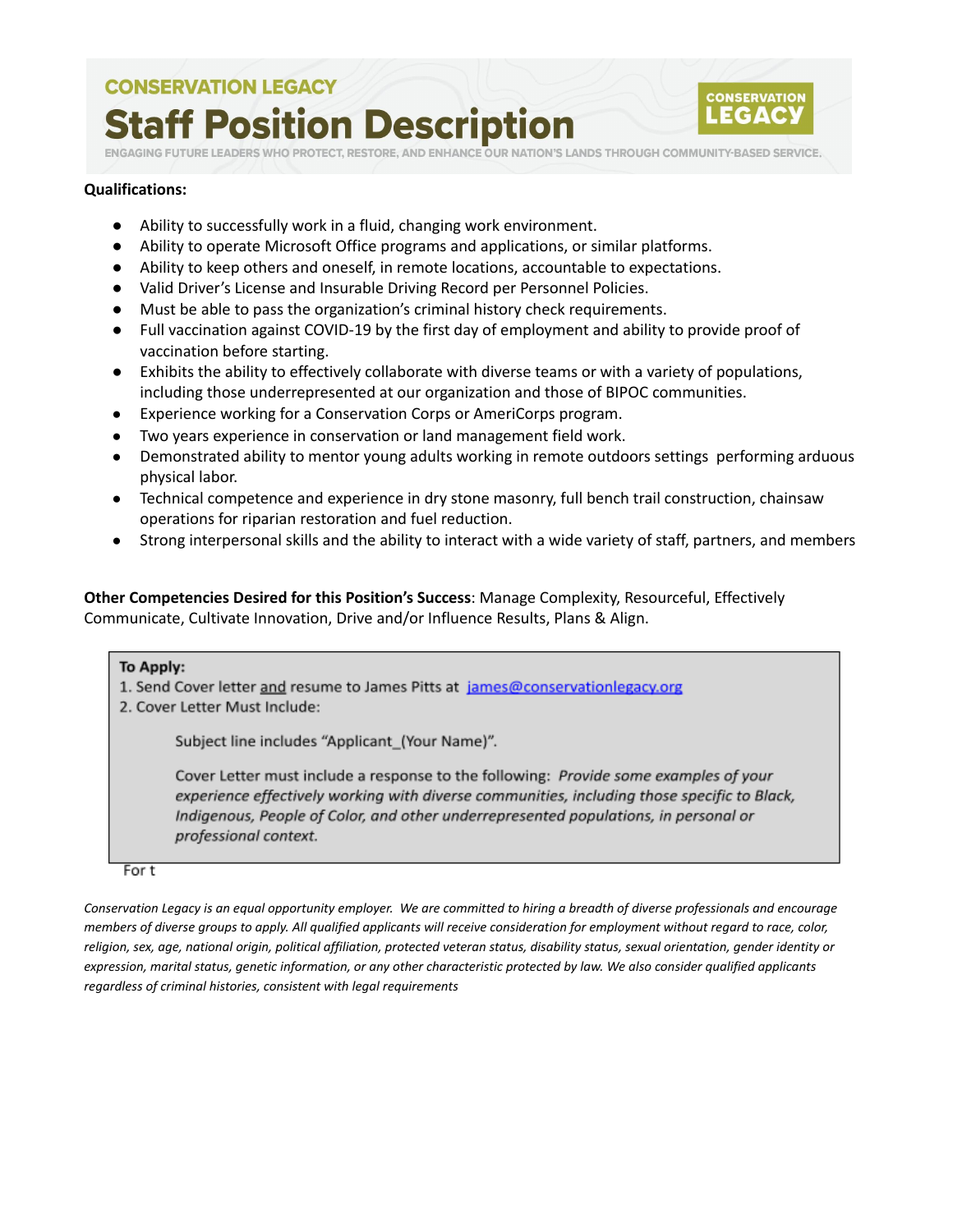# **Staff Position Description Experience CONSERVATION**